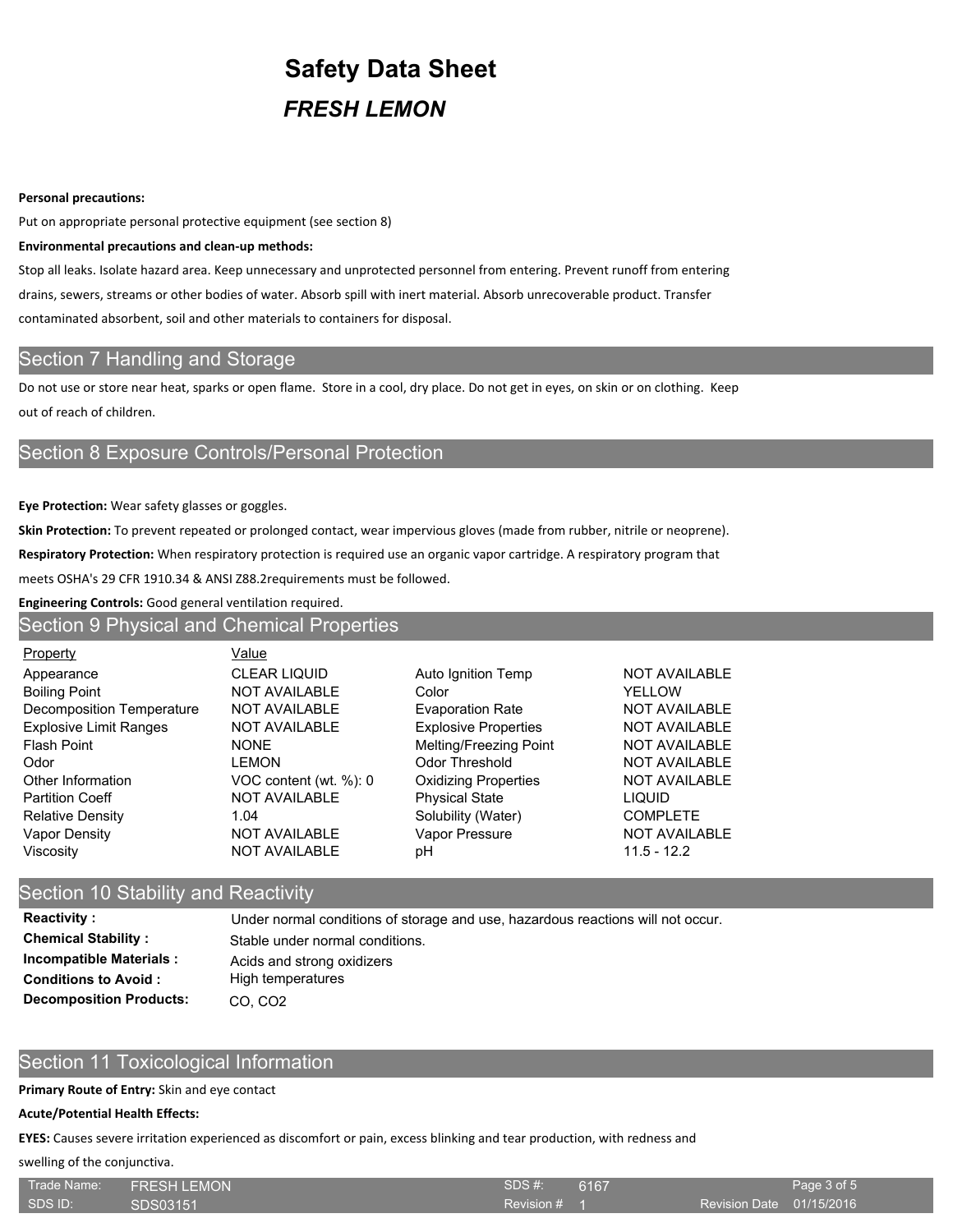# **Safety Data Sheet**

**SKIN:** Brief contact may cause slight irritation. Prolonged contact may cause more severe irritation with pain, local redness and swelling.

**INHALATION:** High vapor concentrations may be irritating to respiratory tract.

**INGESTION:** May cause headache, dizziness, incoordination, nausea, vomiting, diarrhea and general weakness.

**Target Organ Effects:** Eyes, skin.

**Reproductive/Developmental Information:** This product is not expected to cause reproductive or developmental effects.

**Carcinogenic Information:** This material is not listed as a carcinogen by IARC, NTP or OSHA.

**Acute Toxicity Values:**

Acute oral toxicity: LD50 (rat) >5000 mg/kg; Acute dermal toxicity: LD50 (rabbit) >5000 mg/kg

# Section 12 Ecological Information

Quaternary Ammonium Chlorides: 96-hour LC50 fish: 0.86 ppm 48-hour EC50 Daphnia: 0.0058 - 0.016 mg/l 72-hour ErC50 Algae: 0.063 mg/l

## Section 13 Disposal Considerations

Waste must be disposed of in accordance with federal, state and local environmental control regulations. See label for further instructions.

## Section 14 Transport Information

Certain shipping modes or package sizes may have exceptions from the transport regulations. The classification provided may not reflect those exceptions and may not apply to all shipping modes or package sizes.

**UN number** 1903

**Proper shipping name** DISINFECTANTS, LIQUID, CORROSIVE, N.O.S. (CONTAINS QUATERNARY AMMONIUM CHLORIDES)

**Class** 8

**Packing group** III

# Section 15 Regulatory Information

If identified components of this product are **CERCLA** hazardous substances and/or listed under **Sections 302, 304, or 313 of Title III** of the Superfund Amendments and Reauthorization Act (SARA) of 1986 (also known as EPCRA, the Emergency Planning and Community Right-To-Know Act), or under **California Proposition 65** (Safe Drinking Water and Toxic Enforcement Act), they are listed above in Section 15 of this SDS.

If identified components of this product are listed under Section 313, this product contains toxic chemicals subject to the reporting requirements of Section 313. This information must be included in all SDS that are copied and distributed for this

| ⊦ Trade Name: <sup>1</sup> | <b>FRESH LEMON</b> | SDS#:        | 6167 |                          | Page 4 of 5 |
|----------------------------|--------------------|--------------|------|--------------------------|-------------|
| SDS ID:                    | ISDS03151          | Revision $#$ |      | Revision Date 01/15/2016 |             |